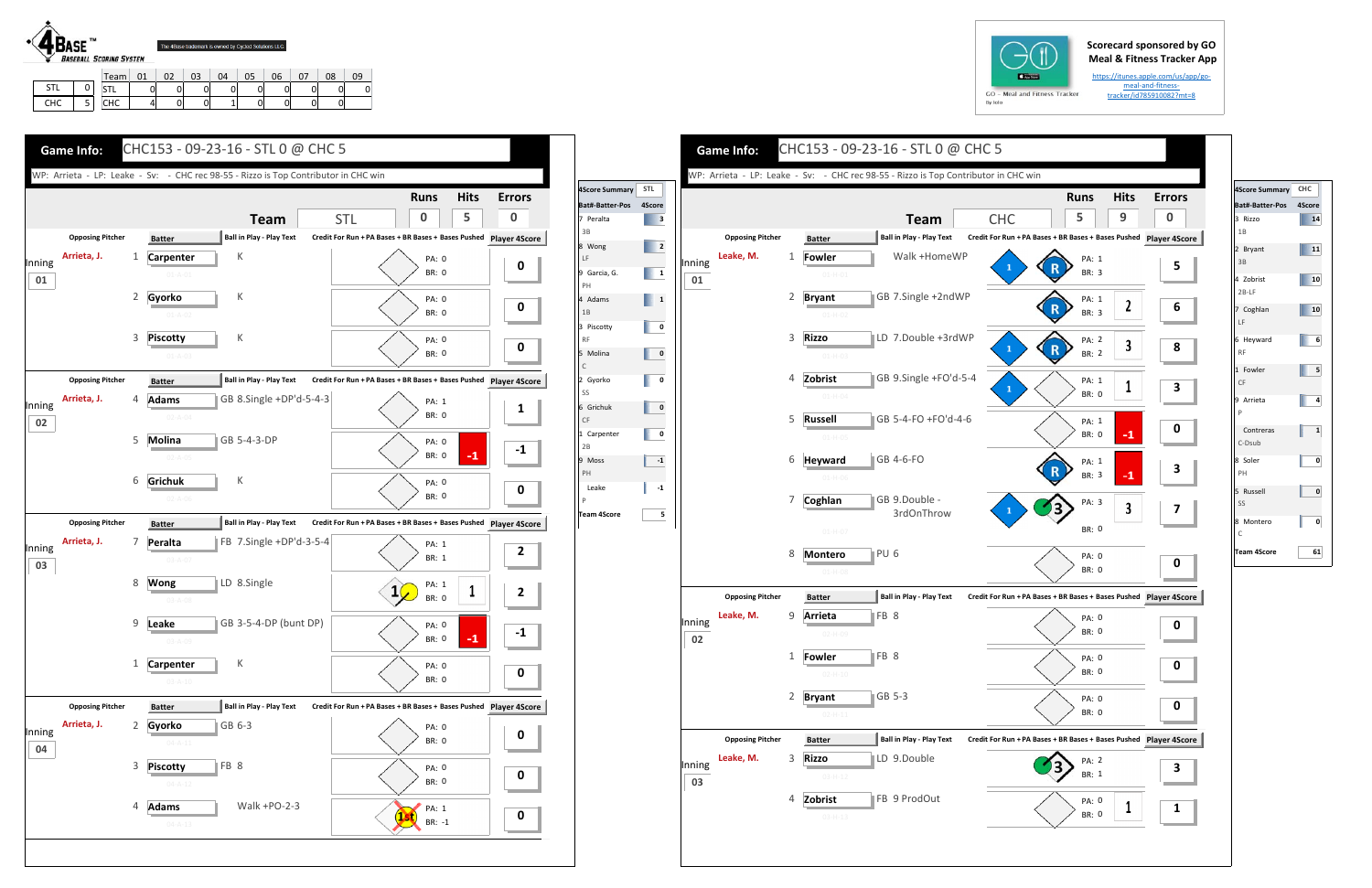| <b>BASEBALL SCORING SYSTEM</b> |     |                          |      |    |    | The 4Base trademark is owned by Cycled Solutions LLC. |    |    |    |    |    |    |
|--------------------------------|-----|--------------------------|------|----|----|-------------------------------------------------------|----|----|----|----|----|----|
|                                |     |                          | Team | 01 | 02 | 03                                                    | 04 | 05 | 06 | 07 | 08 | 09 |
|                                | --- | $\overline{\phantom{a}}$ |      |    |    |                                                       |    |    |    |    |    |    |

| GO | м       |
|----|---------|
|    | By Iolo |





|                         | 5                                                                                     | PU <sub>4</sub><br><b>Russell</b><br>$03 - H - 14$ |                                                                                                                                       | PA: 0<br><b>BR: 0</b>                                                                                                                                                                                                                                          | 0                                                                                                                                                                                                                                                                                        |
|-------------------------|---------------------------------------------------------------------------------------|----------------------------------------------------|---------------------------------------------------------------------------------------------------------------------------------------|----------------------------------------------------------------------------------------------------------------------------------------------------------------------------------------------------------------------------------------------------------------|------------------------------------------------------------------------------------------------------------------------------------------------------------------------------------------------------------------------------------------------------------------------------------------|
|                         | 6                                                                                     | <b>Heyward</b>                                     | Walk +2ndSB                                                                                                                           | PA: 1                                                                                                                                                                                                                                                          | $\overline{\mathbf{c}}$                                                                                                                                                                                                                                                                  |
|                         | 7                                                                                     | Coghlan                                            | Walk                                                                                                                                  | PA: 1                                                                                                                                                                                                                                                          | 1                                                                                                                                                                                                                                                                                        |
|                         |                                                                                       | $03 - H - 16$                                      |                                                                                                                                       | <b>BR: 0</b>                                                                                                                                                                                                                                                   |                                                                                                                                                                                                                                                                                          |
|                         |                                                                                       | $03-H-17$                                          |                                                                                                                                       | <b>BR: 0</b>                                                                                                                                                                                                                                                   | 0                                                                                                                                                                                                                                                                                        |
| <b>Opposing Pitcher</b> |                                                                                       | <b>Batter</b>                                      |                                                                                                                                       |                                                                                                                                                                                                                                                                |                                                                                                                                                                                                                                                                                          |
| Leake, M.               | 9                                                                                     | Arrieta<br>$04 - H - 18$                           |                                                                                                                                       | PA: 1<br><b>BR: 3</b>                                                                                                                                                                                                                                          | 4                                                                                                                                                                                                                                                                                        |
|                         | 1                                                                                     | <b>Fowler</b>                                      |                                                                                                                                       | PA: 0                                                                                                                                                                                                                                                          | 0                                                                                                                                                                                                                                                                                        |
|                         | 2                                                                                     | <b>Bryant</b>                                      |                                                                                                                                       | PA: 1                                                                                                                                                                                                                                                          | 4                                                                                                                                                                                                                                                                                        |
|                         |                                                                                       | $04-H-20$                                          |                                                                                                                                       |                                                                                                                                                                                                                                                                |                                                                                                                                                                                                                                                                                          |
| Kiekhefer, D.           | 3                                                                                     | <b>Rizzo</b><br>$04 - H - 21$                      |                                                                                                                                       | PA: 1<br>2<br><b>BR: 0</b>                                                                                                                                                                                                                                     | З                                                                                                                                                                                                                                                                                        |
| Socolovich, M.          | 4                                                                                     | Zobrist<br>$04 - H - 22$                           |                                                                                                                                       | PA: 1<br>2<br>1<br>BR: 1                                                                                                                                                                                                                                       | 5                                                                                                                                                                                                                                                                                        |
|                         | 5                                                                                     | <b>Russell</b>                                     |                                                                                                                                       | PA: 0<br>BR: 0                                                                                                                                                                                                                                                 | 0                                                                                                                                                                                                                                                                                        |
|                         |                                                                                       |                                                    |                                                                                                                                       |                                                                                                                                                                                                                                                                |                                                                                                                                                                                                                                                                                          |
|                         |                                                                                       |                                                    |                                                                                                                                       |                                                                                                                                                                                                                                                                |                                                                                                                                                                                                                                                                                          |
|                         |                                                                                       | $05-H-24$                                          |                                                                                                                                       | <b>BR: 0</b>                                                                                                                                                                                                                                                   | 0                                                                                                                                                                                                                                                                                        |
|                         | 7                                                                                     | Coghlan<br>05-H-25                                 |                                                                                                                                       | PA: 0<br>BR: 0                                                                                                                                                                                                                                                 | 0                                                                                                                                                                                                                                                                                        |
|                         | 8                                                                                     | <b>Montero</b>                                     |                                                                                                                                       | PA: 0                                                                                                                                                                                                                                                          | 0                                                                                                                                                                                                                                                                                        |
|                         |                                                                                       |                                                    |                                                                                                                                       |                                                                                                                                                                                                                                                                |                                                                                                                                                                                                                                                                                          |
|                         |                                                                                       |                                                    |                                                                                                                                       |                                                                                                                                                                                                                                                                |                                                                                                                                                                                                                                                                                          |
|                         |                                                                                       | $06-H-27$                                          |                                                                                                                                       | BR: 0                                                                                                                                                                                                                                                          | 0                                                                                                                                                                                                                                                                                        |
|                         | 1                                                                                     | <b>Fowler</b><br>$06-H-28$                         |                                                                                                                                       | PA: 0<br>BR: 0                                                                                                                                                                                                                                                 | 0                                                                                                                                                                                                                                                                                        |
|                         | 2                                                                                     | <b>Bryant</b>                                      | Walk                                                                                                                                  | PA: 1                                                                                                                                                                                                                                                          |                                                                                                                                                                                                                                                                                          |
|                         | <b>Opposing Pitcher</b><br>Socolovich, M.<br><b>Opposing Pitcher</b><br>Rosenthal, T. | 8<br>6<br>9                                        | $03-H-15$<br><b>Montero</b><br>$04 - H - 19$<br>$04-H-23$<br><b>Batter</b><br><b>Heyward</b><br>$05-H-26$<br><b>Batter</b><br>Arrieta | Κ<br><b>Ball in Play - Play Text</b><br>GB 7.Single<br>FB <sub>9</sub><br>GB 8.Single<br>LD 8.Single +FO'd-4-6<br>GB 4-6-FO +2ndSB<br>GB 6-3<br><b>Ball in Play - Play Text</b><br>GB 4-3<br>GB 4-3<br>GB 3U<br><b>Ball in Play - Play Text</b><br>Κ<br>GB 4-3 | BR: 1<br>PA: 0<br>Credit For Run + PA Bases + BR Bases + Bases Pushed Player 4S<br><b>BR: 0</b><br>1<br><b>BR: 2</b><br>Credit For Run + PA Bases + BR Bases + Bases Pushed Player 4S<br><b>PA: 0</b><br>BR: 0<br>Credit For Run + PA Bases + BR Bases + Bases Pushed Player 4S<br>PA: 0 |